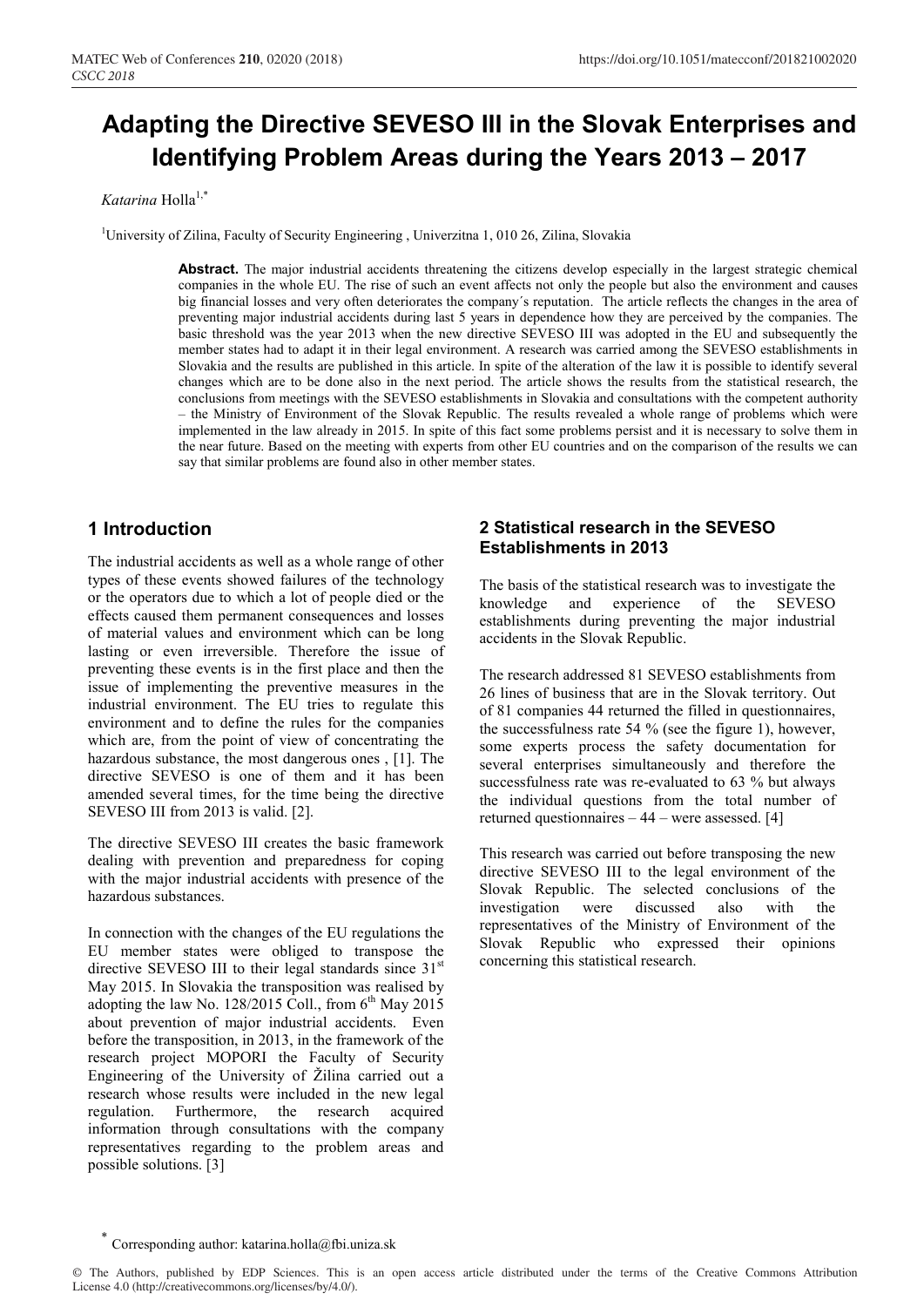

Fig. 1. Rate of return according the economic lines of business [%]

Only relevant questions were chosen from the given research; however the material contained more answers to the selected questions.

#### **2.1 Results of the Statistical Research – Selected Questions**

This text brings only selected results of the research which are connected with the subject of this article.

### **Administration and state administration**

In the framework of the old law *the companies sent the safety documentation in the hard copy form* (or they brought it to the Ministry of Environment) and it contained several documents rich in content. Therefore we asked a question concerning the form of sending the documents and our assumptions were right. Most frequently the SEVESO establishments suggested the electronic form for sending the documents. This possibility was supported by 31 SEVESO companies (70%). 9 companies (21 %) preferred sending the documentation in the hard copy form and 4 enterprises (9 %) chose sending the documents on an electronic medium – CD-ROM, USB. [4]

It was found out it was necessary and at the same time desirable to consider the change of sending the documentation, which would simplify the work of not only the enterprises but also the specialised workplaces due to the volume this documentation represents, during the preparation of the new law by the Ministry of Environment. However, one question remained – the necessary technical outfit of the workplace that collects and keeps this documentation.

#### **Assessment and Management of the Risks**

One of the decisive criteria for assessing the qualification level of the specialists in the SEVESO

establishments in the area of preventing major industrial accidents is their knowledge and capability to work with the methods of evaluating the major industrial accidents. The task of individual specialists was to choose (out of 16 best known methods for assessing the major industrial accidents) those ones they know and utilise or to complete some other methods.

The most frequently used methods the specialists in the SEVESO establishments used were – ETA (39 companies), FTA (38 companies) and the safety audit (26 companies). The figure 2 shows a thorough overview about the distribution of the methods for analysing the risks of the major industrial accidents according to the knowledge of the specialists for preventing the major industrial accidents.





The selection of the methods and techniques for the risk assessment depends not only on their availability but especially on the capability of the persons who will implement them. Currently the majority of the companies utilise the approach PRA (Probabilistic Risk Assessment). In the framework of the transposition of the directive SEVESO III to the legal environment of the EU states a space for creating a unified approach for the risk assessment opened and it enabled, especially the state administration, to compare the results of individual companies with each other and on the other hand it would simplify the operation during checking the official documentation. [5] However, no principal steps were made in this area and the unified methodology has not been implemented yet. [6]

Neither the EU directive nor the law about prevention of the major industrial accidents mention any software necessary for e.g. creating the scenarios, modelling the consequences and impact; however, it includes particular inputs for calculating the summaries of the impacts´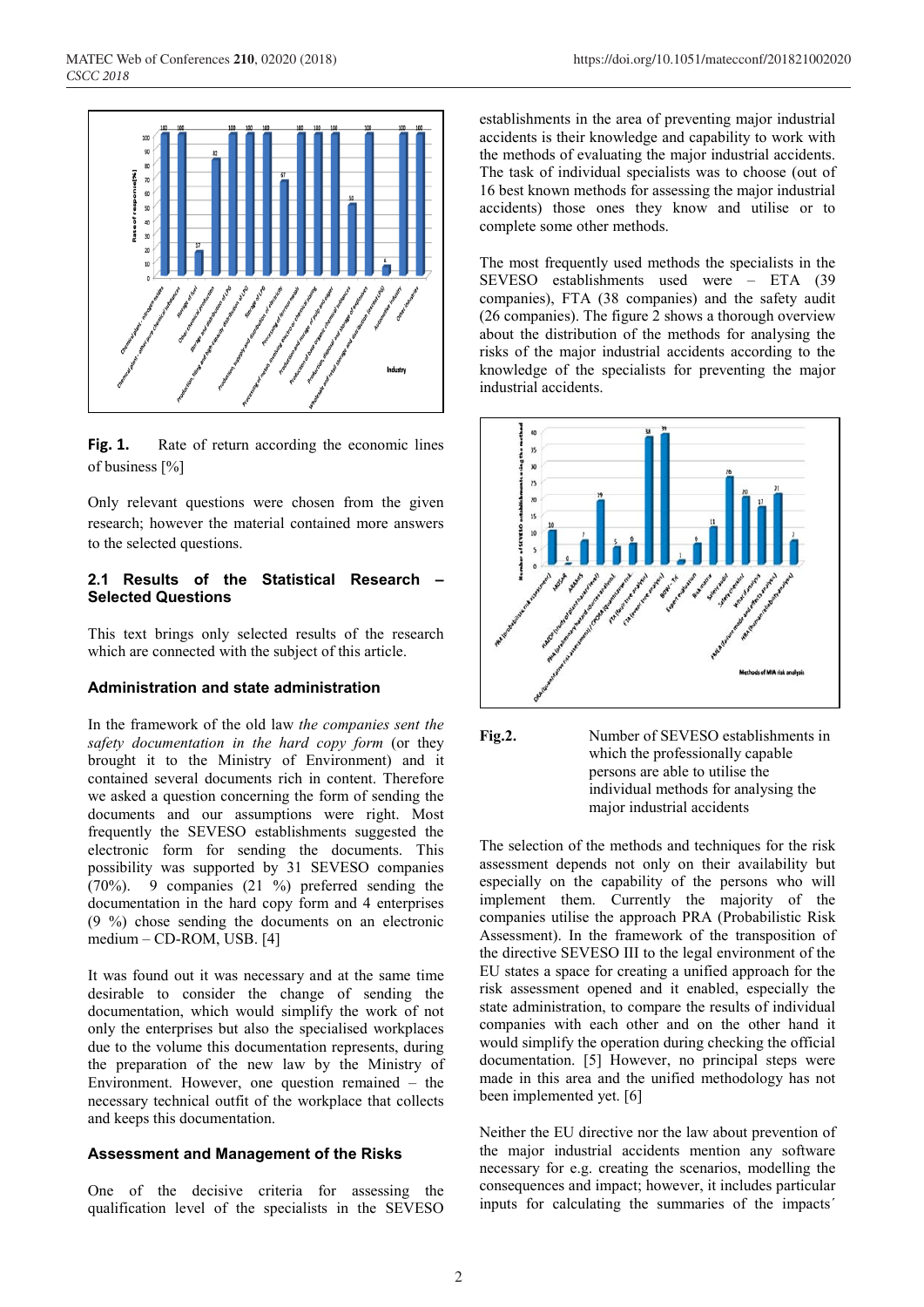seriousness. Currently there are several software products which can be utilised and they differ from each other especially by their availability and variability of the inputs and a different user environment.

All 44 SEVESO establishments answered the question concerning the usage of the software for assessing the risks of the major industrial accidents. The companies utilise especially the following software products: Excel, Aloha, TerEx, RiskSpectrum and Saphire. Out of the list in the questionnaire the companies use no other software products for assessing the major industrial accidents. They could also introduce other software products they use for assessing the risks of the major industrial accidents. They were as follows: ROZEX 2001, ALOFT-FT 3.10, IAEA-TEDDOC-7, Breze-Hass profesional, ATON. A predominant part of the companies said they were using EXCEL for the risk assessment (38 companies) and Aloha (37 companies). The overall division of the companies according to the information which software products they utilise for assessing the major industrial accidents - see the figure 3.



**Fig. 3.** The preference rate for individual software products for assessing the risks of the major industrial accidents in the SEVESO establishments.

The research results show a few conclusions which can be generalised. The companies utilise the programme MS Excel especially for creating FTA and ETA which are presented directly in the law as methods for making scenarios. Aloha is utilised for modelling the consequences of an undesirable event and the programme TerEx should not be in this list due to the fact it is determined for modelling the situation especially for the emergency units. The other software products are an individual matter of the joint-ventures with foreign participation and require a large financial investment (e.g. SAFETI).

## **Research Results and Changes in the Law about Prevention of Major Industrial Accidents – Comparison**

In 2012 a new law about preventing the major industrial accidents began to be prepared. It was connected with a new classification of the hazardous substances and so a space for including other changes was created. Based on the findings in the framework of the statistical research a few areas which were then included in the new law about preventing the major industrial accidents were identified (see the Table 1).

**Table 1.** The identified changes in the framework of the research and the rate of fulfilment in the further period of the new law´s validity [7,8]

| Problem area identified                               | <b>Assessment of the</b>                               |
|-------------------------------------------------------|--------------------------------------------------------|
| in the research (2013)                                | changes (2015)                                         |
| Assessing the company                                 | Creating<br>council<br>of<br>a a                       |
| documentation without                                 | experts as<br>advisory<br>an                           |
| professional capability                               | body of the Ministry of                                |
| from the point of view of                             | Environment of the Slovak                              |
| the state administration                              | Republic (specialists<br>for                           |
|                                                       | prevention of the major                                |
|                                                       | industrial<br>accidents),                              |
|                                                       | checking the safety reports                            |
|                                                       | with the aim of assessing                              |
|                                                       | the risk.                                              |
| Establishing the                                      | Currently in the valid law,                            |
| emergency healthcare                                  | there remained only the                                |
| service, the question of                              | accident<br>service of the                             |
| firefighters in the premises                          | response for<br>B<br>some                              |
| of the B category<br>enterprises.                     | category enterprises.                                  |
| Frequency of inspections                              | The<br>are                                             |
| in the SEVESO                                         | inspections<br>frequent and exactly                    |
| establishments,                                       | realised according to the                              |
| coordinated inspections.                              | intervals<br>in the directive                          |
|                                                       | <b>SEVESO</b><br>The<br>HL.                            |
|                                                       | coordinated inspections in                             |
|                                                       | the B category enterprises                             |
|                                                       | each 12 months (originally                             |
|                                                       | even 18).                                              |
| Selected hazardous                                    | According to the new law,                              |
| substances (problems with                             | the operator submits a list                            |
| generated substances, the                             | of hazardous substances                                |
| quantities for selected                               | present in the company or                              |
| hazardous substances).                                | an adapted safety report to                            |
|                                                       | the district office in the                             |
|                                                       | seat of the region and to                              |
|                                                       | Ministry<br>of<br>the                                  |
|                                                       | Environment                                            |
|                                                       | electronically.                                        |
| Adapting the terminology<br>and utilising the methods | The terminology<br>was<br>adapted to the actual trends |
| for the risk assessment, a                            | in the area of assessing the                           |
| unified approach.                                     | risks and the existing as                              |
|                                                       | well as the new terms were                             |
|                                                       | completed and better                                   |
|                                                       |                                                        |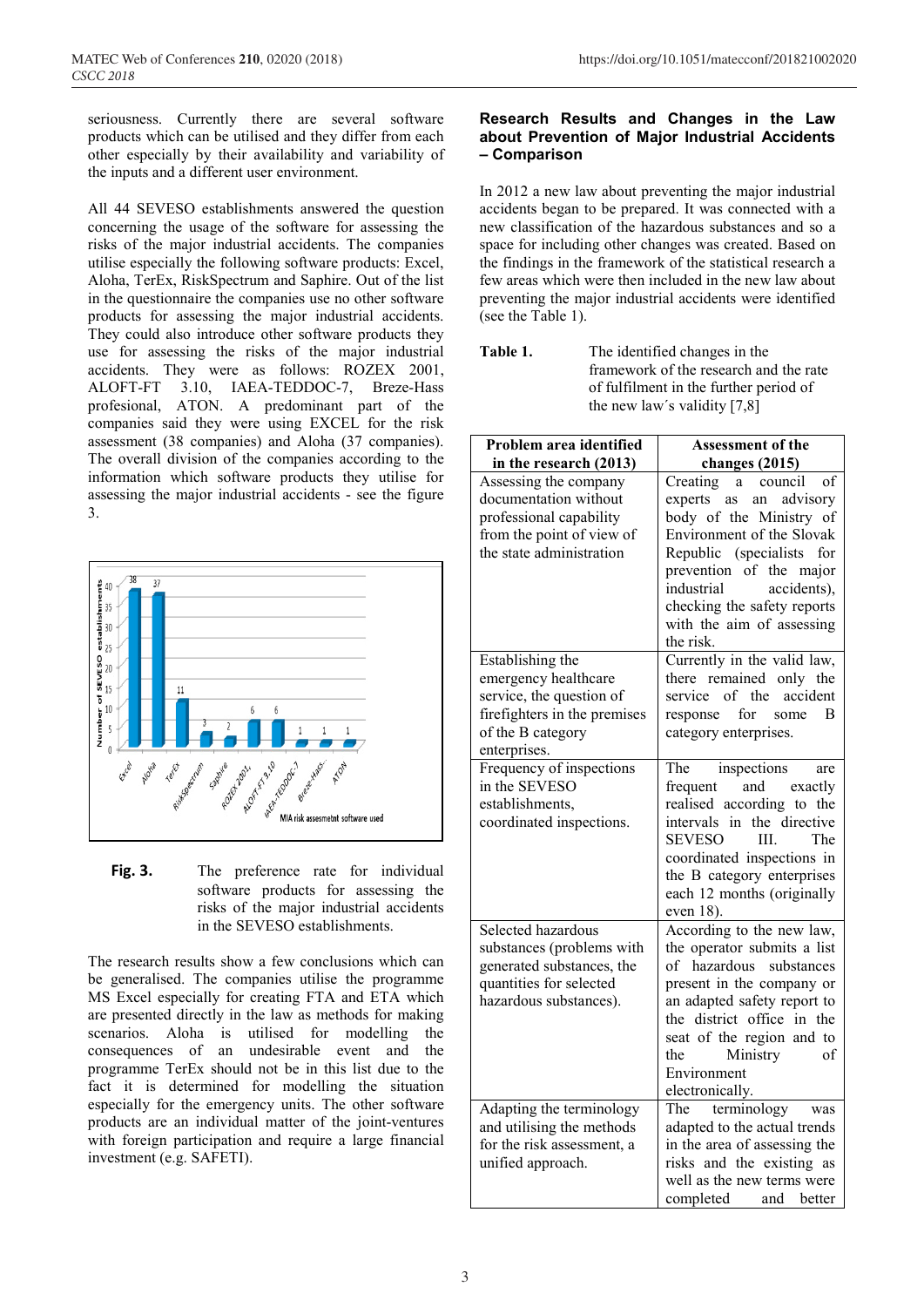|                           | explained, the usage of the      |
|---------------------------|----------------------------------|
|                           | method remained on<br>the        |
|                           | company's consideration          |
|                           | (ETA<br><b>FTA</b><br>and<br>are |
|                           | recommended).<br>The             |
|                           | methodological<br>manual         |
|                           | "Territorial Planning<br>and     |
|                           | Permission Activities<br>in      |
|                           | Surrounding<br>the<br>of         |
|                           | and Designed<br>Existing         |
|                           | <b>SEVESO</b> Establishments     |
|                           | contains a scheme<br>of a        |
|                           | comprehensive model for          |
|                           | assessing the risks of the       |
|                           | industrial processes which       |
|                           | can be utilised (result of       |
|                           | the MOPORI project) for          |
|                           | assessing the risks.             |
| The problem analysis of   | The manual "Identification       |
| the domino effects and    | of Companies in Slovakia         |
| communication with the    | with Potential to<br>Cause       |
| companies in the          | Effect"<br>Domino<br>was         |
| surroundings.             | issued.                          |
| Failing to enable uniting | The law does not allow           |
| several companies in the  | any association of the           |
| premises with the         | companies in the industrial      |
| possibility to work out   | parks;<br>however,<br>it         |
| common documentation.     | improves the conditions of       |
|                           | collaboration in the form        |
|                           | determining<br>the<br>of         |
|                           | neighbouring companies.          |
| Failing to specify the    | There is no regulation in        |
| requirements of the       | this area; however, the          |
| physical and object       | Czech Republic has this          |
| protection for the        | regulation.                      |
| companies with hazardous  |                                  |
| substances.               |                                  |

## **Assessing the Law´s Effectiveness and Identifying the Necessary Changes after Two Years of Its Validity**

The new law about preventing the major industrial accidents has been valid for two years. Several shortages which will have to be adapted through amendments to this law in the future have been identified during this time. The table 2 shows the basic problem areas and their assumed solutions.

| Table 2. | Identified changes and problem areas |
|----------|--------------------------------------|
|          | in the new law about preventing the  |
|          | major industrial accidents           |

| Problem area identified            | <b>Suggested solution in the</b>                          |
|------------------------------------|-----------------------------------------------------------|
| in connection with the<br>new law  | future                                                    |
| Changes in the framework           | We consider extending the                                 |
| of REACH and CLP                   | hazardous<br>list<br>of<br>substances and mixtures by     |
|                                    | new hazardous substances                                  |
|                                    | the<br>law<br>(in<br>about                                |
|                                    | preventing<br>the major                                   |
|                                    | industrial accidents).                                    |
| Safety documentation               | It is necessary to adapt                                  |
|                                    | especially the requirements                               |
|                                    | safety report; it<br>on the<br>should contain             |
|                                    | some<br>principal<br>assessments                          |
|                                    | which were forgotten                                      |
|                                    | during the amending                                       |
|                                    | process.                                                  |
| Collaboration<br>with<br>the       | $\frac{1}{1}$<br>necessary<br>It<br>to                    |
| competent bodies in<br>the         | implement an integrated                                   |
| area of preventing<br>the          | approach in the<br>area of                                |
| major industrial accidents         | preventing<br>the<br>major<br>industrial accidents,<br>we |
|                                    | expect<br>intensive<br>an                                 |
|                                    | collaboration<br>of<br>the                                |
|                                    | competent units - the Civil                               |
|                                    | Defence; Protection<br>of                                 |
|                                    | Environment and Water;                                    |
|                                    | Integrated Rescue System<br>and other rescue units in     |
|                                    | the framework of preparing                                |
|                                    | and training the emergency                                |
|                                    | plans of the<br><b>SEVESO</b>                             |
|                                    | establishment.                                            |
| Conception of a new law            | The new law and the                                       |
| and<br>implementing<br>regulations | implementing regulation<br>are designed more freely       |
|                                    | than the old law and its                                  |
|                                    | implementation                                            |
|                                    | regulations.<br>The main                                  |
|                                    | positive is that it enables                               |
|                                    | referring<br>to<br>other                                  |
|                                    | documents<br>which<br>are<br>the                          |
|                                    | already prepared in<br>company and this is a big          |
|                                    | contribution in this area.                                |
| the<br>safety<br>Errors<br>1n      | The aforementioned<br>more                                |
| documentation<br>from<br>the       | general<br>approach<br>and                                |
| side of the enterprise             | freedom were misused in                                   |
|                                    | some companies and it led                                 |
|                                    | to a situation when basic<br>information required in the  |
|                                    | given safety documentation                                |
|                                    | was omitted. It would be                                  |
|                                    | suitable to adapt selected                                |
|                                    | clauses in the law and to                                 |
|                                    | complete the explanation                                  |